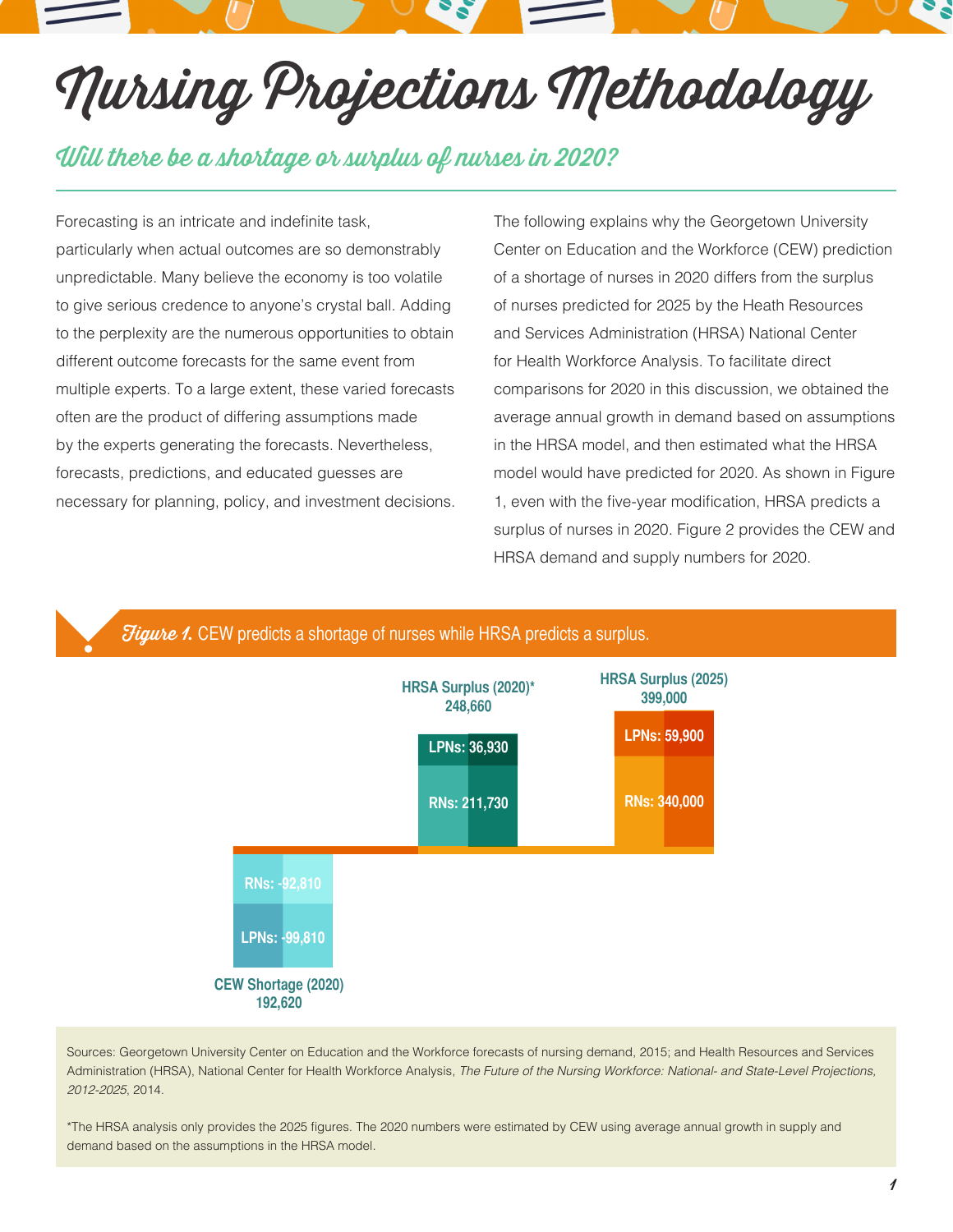**Figure 2.** CEW estimates of demand do not differ substantially from HRSA demand forecasts. It is the supply forecasts that differ drastically between both institutions, thus contributing to the differing outcomes.



Sources: Georgetown University Center on Education and the Workforce forecasts of nursing demand, 2015; and Health Resources and Services Administration (HRSA), National Center for Health Workforce Analysis, *The Future of the Nursing Workforce: National- and State-Level Projections, 2012-2025*, 2014.

\* CEW obtained the average annual growth in supply and demand, based on assumptions in the HRSA's model and then, using the 2025 figures, estimated what the HRSA model would have predicted for 2020.

## What's behind the differences?

First, let's begin with an area of commonality between CEW and HRSA: the future demand for nursing professionals. When the HRSA figures are adjusted to 2020, we find fairly similar estimates with regard to the demand for nursing professionals in 2020 – 4.14 million estimated by CEW and 4.13 million<sup>1</sup> estimated by HRSA (Figure 2).

CEW and HRSA don't differ significantly in estimations of the growth in demand for healthcare services. Health care now represents almost 20 percent of the U.S. economy and is only expected to continue growing as the U.S. population ages and healthcare coverage continues to expand, albeit at a slower pace. The demand for healthcare services and healthcare workers, particularly nurses, tends to grow in tandem with these forces.

1 The totals are the sums of the RN and LPN forecasts for demand, with 2025 HRSA numbers adjusted for 2020.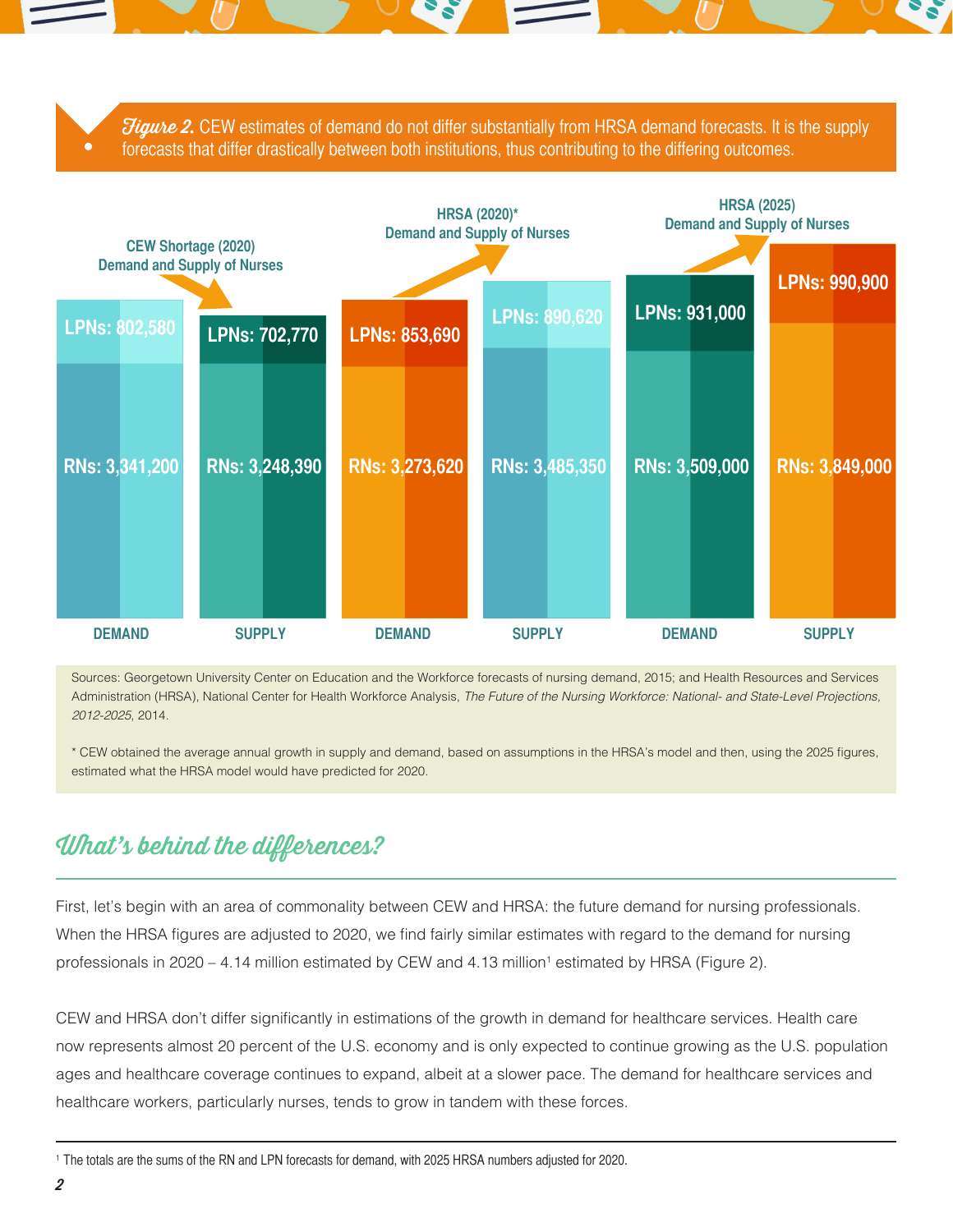It is in the estimations of supply where our forecasts diverge (Figure 2). For the most part, HRSA estimates supply based on a number of assumptions concerning new entrants, including differing demographic patterns in the nursing workforce, as well as mortality, labor force participation, overall attrition, and hours worked. CEW uses a fairly similar method – and similar variables – to determine supply, which are modelled on HRSA's earlier methodology (the Clinical Specialty Supply Model). However, CEW comes to different conclusions based on the behavior of the workforce as it pertains to retirement, mortality, labor force participation, career changes, overall attrition, and educational upskilling (Figure 3). In addition, our projections for registered nurses (RNs) include advance practice registered nurses (APRNs), whereas HRSA's National Center for Health Workforce Analysis classifies APRNs as primary or non-primary care clinicians depending on the specialty and does not include APRNs in its nursing predictions.

**Figure 3.** New entrants are added to the remaining nursing professionals from existing workforce to get the projected supply of active nursing professionals in 2020.

#### Existing workers...

...in base year by age and gender (average workforce size 2008-2013)

Aged forward and reduced by:

- mortality, disability, and retirement
- based on age and gender
- probability of career change
- employment status in projection year

## New entrants thru 2020

Degrees conferred reduced by: - dual enrollment and upskilling

- likelihood of entering nursing career post-graduation
- employment status in projection year
- average attrition based on labor force participation rates for nursing professionals under 50 years of age (95% RNs and 91% LPNs)

### Projected supply...

...of active nursing workforce in 2020

# Where do our assumptions differ?

A key consideration is that not everyone who graduates with a nursing license or diploma goes on to immediately practice or to eventually predominantly practice nursing. Our forecast of supply is akin to estimating the "active supply" of nurses, or those who are active in the workforce. There are many normative explanations as to why this is the case. Our most compelling rationale has to do with how the state of the economy influences whether nurses choose to enter or exit the workforce. Ample evidence supports this viewpoint. Buerhaus, et al. (2009) examined changes in full-time equivalent (FTE) RN employment during recessions and economic growth periods between 1981 and 2008, and found that annual growth in FTE

RN employment is substantially higher during periods of economic decline than during periods of economic growth (3.6% vs. 2.3%)<sup>2</sup>. Furthermore, there are stark disparities between the number of nursing professionals in the workforce and the number of nursing professionals who are licensed to practice. In 2013, there were 5.2 million licensed nursing professionals, but only 3.6 million were employed in the nursing workforce. As the economy improves, many more nurses will have the option to leave the nursing workforce for other types of jobs or to retire compared to the limited opportunities nurses had during the Great Recession.